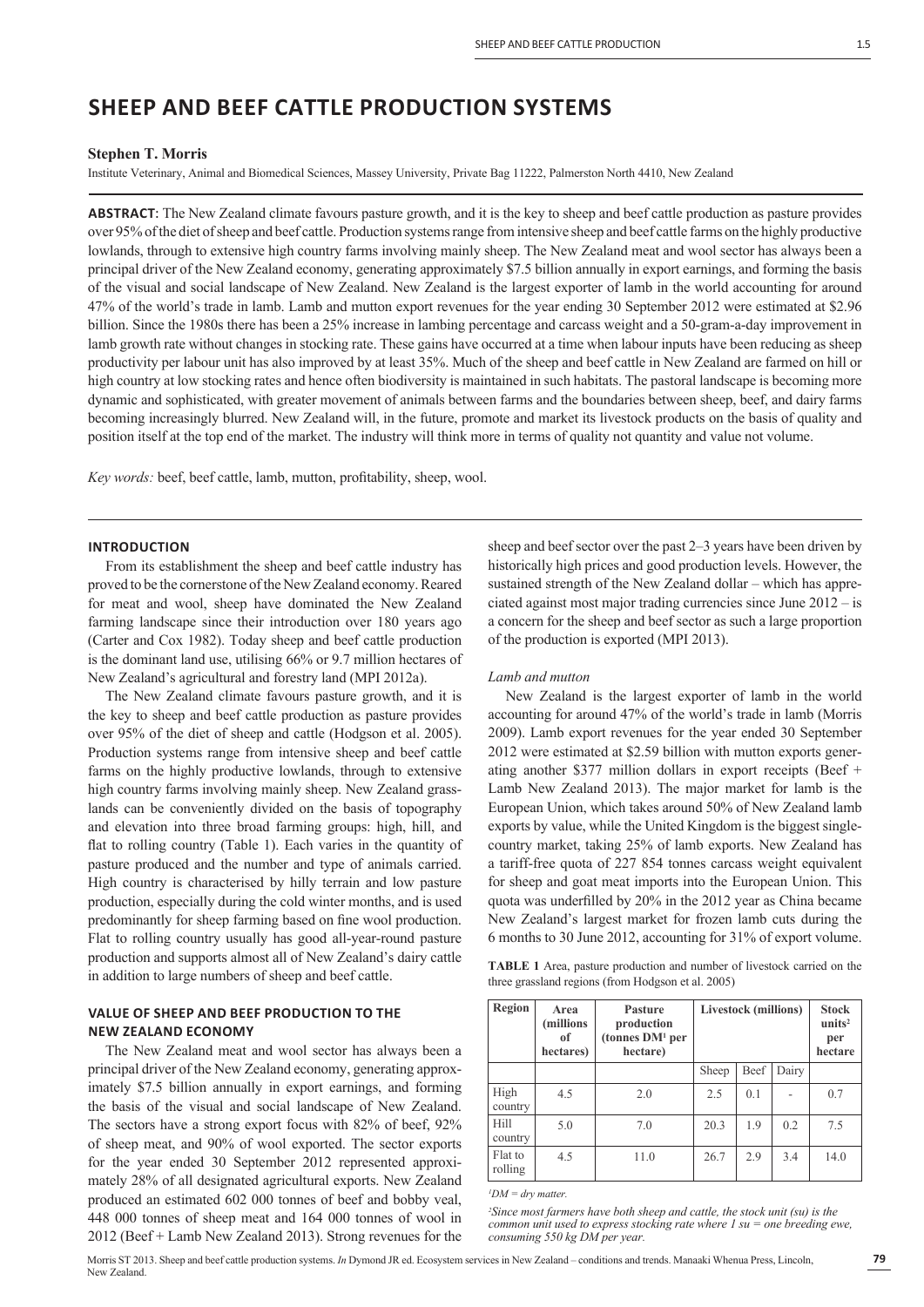A high proportion of the sheep meat exports to China were of lower-value cuts and the average price of lamb sold to China is about half that obtained in the European Union (MPI 2012a).

#### *Beef production*

Beef exports (including beef co-products) for the year ended September 2012 generated \$2.5 billion in export receipts. Between 100 000 and 120 000 tonnes is consumed in the domestic market. Of the adult cattle that were slaughtered for export in the year ended 30 September 2012 approximately 26% were steers, 17% heifers,  $37\%$  cows and  $20\%$  were bulls (Beef + Lamb New Zealand 2013). The dairy industry contributes significantly to beef production with an estimated 35% of calves entering the beef industry each year being born on dairy farms and an estimated 600 000–700 000 dairy cows processed for beef each year (70–75% of the adult cow kill) being of dairy origin.

#### *Wool*

New Zealand is the third largest producer of wool in the world, producing 12% of world production on a 'clean' basis. In 2012 New Zealand export receipts from wool totalled \$889,000 (MPI 2012b). Most of the wool produced (88%) is described as strong crossbred wool (greater than 31 microns) and China is the major market with the proportion of wool exports going to China increasing from 27% to 53% over the last 5 years, with 70% of this being classified as strong wool largely used in carpet manufacture (Beef + Lamb New Zealand 2012). Fine wool (less than 25 microns) accounts for around 10% of our production. Thirteen percent of the wool clip originates as slipe wool (that which is removed from pelts after processing of sheep at meat plants).

#### **DYNAMICS OF THE LIVESTOCK SYSTEMS**

There are few specialised sheep or beef cattle farms in New Zealand. A farmer having sheep and beef cattle on the same farm increases management flexibility through the ability to preferentially feed some livestock while maintaining high levels of grazing pressure with other livestock classes. The role of the breeding cow has been, and continues to be, important in the sustainability of hill country farms where the contour requires that pasture control – the maintenance of species within the sward, and the prevention of pasture deterioration and weed ingress – is primarily a function of livestock pressure and grazing management. This requires that beef cattle graze with sheep and this is seldom to the short-term benefits of the cattle, but often improves the performance of sheep and the pasture (Morris 2007). The higher herbage allowances required by cattle than by sheep means that cattle are likely to be wintered separately, but that they are likely to suffer from the low herbage covers operating in early spring on sheep-breeding hill country farms.

It is relatively easy for producers to alter their mix of sheep and cattle to suit current economic conditions and preferences. The main driving force behind this substitution is the relative profitability between cattle and sheep. The expansion of the sheep flock and the decline in cattle numbers through the late 1970s was driven by market prices favouring sheep. Growth in beef cattle numbers has occurred since 1983 but numbers are relatively static  $(3.8 \text{ to } 4.5 \text{ million head})$  with fluctuations mainly due to changes in the number of calves of dairy origin reared for beef production.

Sheep and beef cattle farms have marked differences in annual and seasonal pasture production (Matthews et al. 1999), and sward composition. In the wet North Island hill country the challenge is to winter sufficient stock to be able to utilise the high levels of pasture production over the spring and summer. This requires that a high proportion of the livestock units farmed need to be breeding ewes and cows, which can be fed at maintenance levels in the winter, while lactation demand and the development of grazing activity in lambs and calves will lift spring and summer pasture demand. Increasing the proportion of finishing stock on the farm will lead to increased pasture demand in the winter and decreased demand in the summer. The key to success is to adjust livestock numbers in the autumn to achieve pasture cover and animal live weight and condition score targets at the start of winter. This then enables feed to be rationed throughout the winter to transfer pasture into the more productive period after lambing and calving. This rationing will be best achieved under a rotational grazing regime. The aim is to feed ewes and cows fully during lactation. For ewes and lambs target sward conditions and animal intakes at lambing and during lactation are best obtained under continuous stocking (Hodgson et al. 2005). On hill country farms it is important that cattle and/or ewes after weaning are used to control surplus pasture growth, maintain pasture quality, and prevent sward deterioration.

In the drier areas of the East Coast the requirement is to achieve maximum production through the spring and early summer and then to significantly reduce demand over the summer when drought reduces pasture production. This pasture production pattern suits lamb production providing lambing can take place early enough in the spring to enable lambs to be marketed before the onset of the summer dry (Hodgson et al. 2005). Lambs can be sold in prime or store condition. Cattle breeding is less suitable in these areas due to lactation demand over the summer, but cattle finishing systems can be successfully operated provided supplementary feed is available over the winter and finishing stock are sold early in the summer. Cash crops (cereal and herbage seeds) integrate with sheep and beef cattle systems in this environment as they reduce the grazing area during the high spring pasture growth peak while providing extra forage for the grazing animals over the winter and early spring. The summer climate is also suitable for crop development and harvesting.

Today's forage supply systems on sheep and beef cattle farms are similar to those of 20 years ago, in that they are still based on permanent grass–clover pastures. The focus is on increasing efficiency through minimising costs, and the major production expenditure is on those inputs with a high return on investment, for example fertiliser, subdivision, and labour-saving devices. There is an increasing awareness of the potential of increasing utilisation of pasture growth through better matching of livestock feed demand to forage supply. The use of supplementary feed either as hay, baleage, silage or fodder crops is limited to farms that have an area of cultivatable land. In recent times the use of brassica crops has increased and a new development has seen the increased use of herb-based pastures (usually plantain and chicory with or without red and white clover) for growing

**TABLE 2** Total livestock numbers (000s) in New Zealand 1985, 1995, 2005 and 2012

|              | 1985  | 1995   | 2005   | 2012  |
|--------------|-------|--------|--------|-------|
| Sheep        | 67854 | 48 816 | 44 002 | 31939 |
| Dairy cattle | 3308  | 4090   | 4494   | 6369  |
| Beef cattle  | 4613  | 5183   | 4787   | 3884  |
| Deer         | 320   | 1179   | 1800   | 1090  |
| Goats        | 427   | 256    | 175    | 160   |

*Source: Beef + Lamb New Zealand Economic Service.*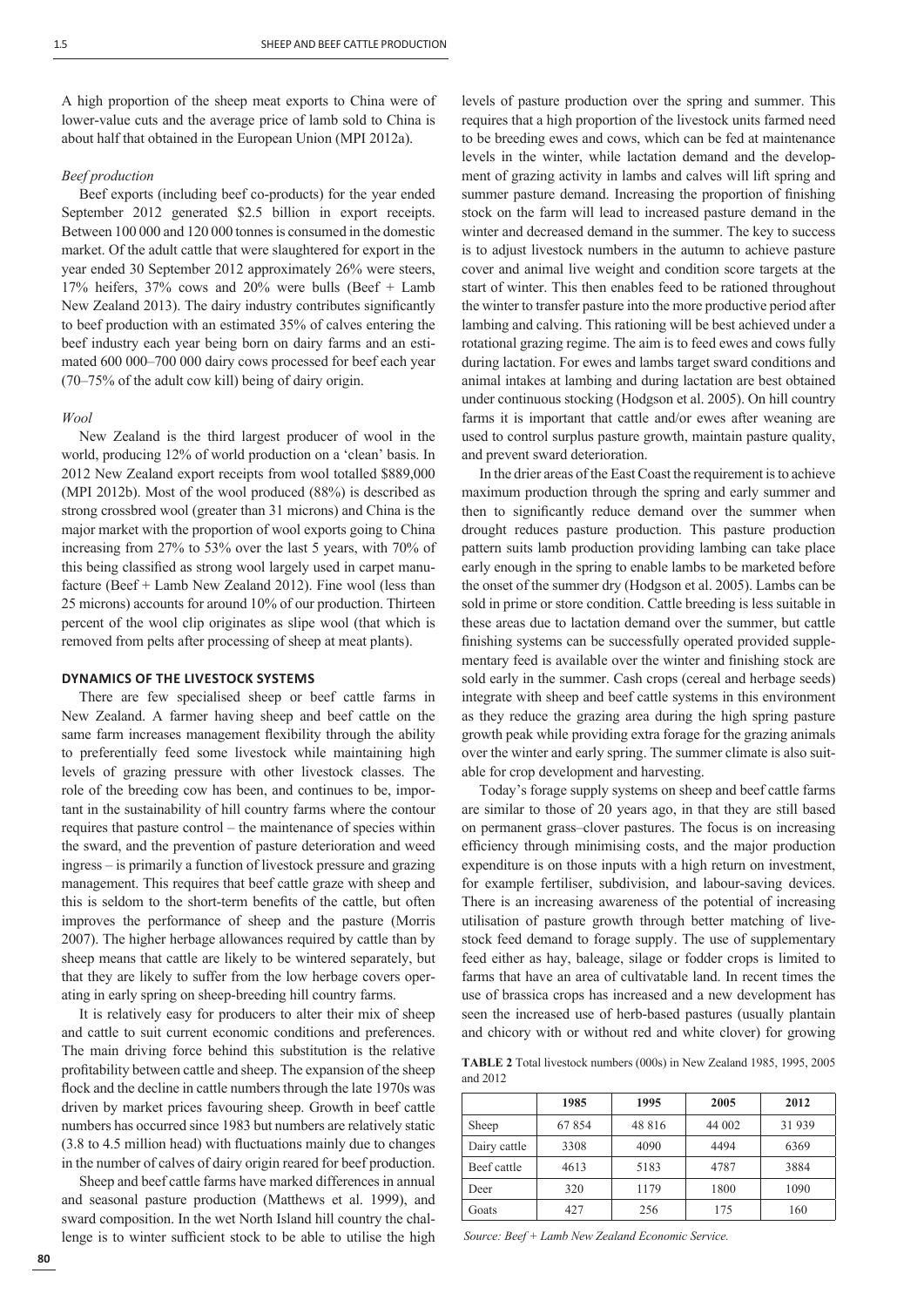lambs or providing high nutritive value feed for highly productive animals, for example triplet-bearing/lactating ewes or ewe hoggets (Kemp et al. 2010).

The sheep meat and wool sectors have maintained their production via an impressive increase in sheep performance despite a dramatic decline in livestock numbers (Table 2). Since the 1980s there has been a 25% increase in lambing percentage and carcass weight and Bray (2004) estimates that this increase in carcass weight equates to a 50-gram-a-day improvement in lamb growth rate without changes in stocking rate, mating dates, or the use of new pastures and little change in the slaughter pattern. These gains have occurred at a time when labour inputs have been reducing as sheep productivity per labour unit has also improved by at least 35%. Mackay et al. (2011) also notes there has been little change in stocking rates in the last 20 years but a change in livestock performance resulting in a lift in sheep meat production of 72% in hard hill country since 1989/90. At the same time the meat industry has shifted to exporting value added cuts rather than the frozen carcasses that had previously dominated the industry.

#### *The sheep industry*

Sheep farming in New Zealand is extensive in nature, with sheep being farmed on the high or hill country at stocking rates around 7–12 sheep per hectare, mostly with no supplementary feed and no housing. Annual lambing percentages have increased significantly over last the 15 years from 98% in 1987 to 122% in 2012 (Beef + Lamb New Zealand 2013) and range from 92% (lambs tailed per 100 ewes mated) on high country to 130% on intensive finishing country (Table 3). The potential under more intensive management on improved land is vastly greater than the figures given in Table 3 and lambing percentages can often be as high as  $150%$ .

Most of the sheep farmed are straightbred Romney ewes or their crossbred derivatives. These sheep produce wool suitable for carpet manufacturing. Less than 7% of the sheep are of the Merino breeds that produce fine wools suitable for clothing manufacturing. A recent change in the flock has been the increased use of two-, three-, and four-breed composite sheep. These have incorporated the use of East Friesian, Finn and Texel genes with the existing Romney, Coopworth or Perendale flock. It is estimated that about 25% of the 21 million female sheep are mated to terminal or meat sire breeds such as the Poll Dorset, Suffolk, or Texel, or composite terminal sires, the progeny of which have faster growth rates and reach slaughter weights earlier than straightbred lambs. Average carcass weights for lambs slaughtered for export each year have increased dramatically over the last 15 years from 14 kg to 18 kg (Beef + Lamb New Zealand 2012). In fact the primary sector in New Zealand has had a 3.3% annual compound growth rate (from 1984 to 2007) compared with forestry at 1.6% and the wider economy at 1% (Ministry of Agriculture and Forestry 2008).

#### *The beef cattle industry*

The different systems of beef cattle production that exist in New Zealand can be conveniently divided into those involving beef breeding cows and those that are concerned with the growing and finishing of beef cattle (Morris 2007). Both systems are operated on the same farm in some cases. An alternative division of the industry is into prime or table beef production, primarily from steers and heifers of beef breeds, and dairy beef production, which involves the raising of dairy-bred bulls for the processing or ingredient beef trade. Most beef-breeding cowherds are found

| <b>TABLE 3</b> Average statistics for three types of sheep/cattle farms in three |  |
|----------------------------------------------------------------------------------|--|
| regions of New Zealand (2011/12). (Adapted from Beef + Lamb New Zealand          |  |
| Economic Service.)                                                               |  |

|                                                 | Marlborough<br>Canterbury<br>(Class 1<br><b>South</b><br><b>Island High</b><br>$Country$ <sup>1</sup> | <b>East Coast</b><br>(Class 4<br><b>North</b><br><b>Island Hill</b><br>Country) | Taranaki<br>Manawatu<br>(Class 5)<br><b>North Island</b><br>intensive<br>finishing) |
|-------------------------------------------------|-------------------------------------------------------------------------------------------------------|---------------------------------------------------------------------------------|-------------------------------------------------------------------------------------|
| Area of farm (ha)                               | 8665                                                                                                  | 530                                                                             | 205                                                                                 |
| Stock units <sup>2</sup>                        | 9305                                                                                                  | 4569                                                                            | 2134                                                                                |
| Stock units <sup>2</sup> per hectare            | 1.1                                                                                                   | 8.6                                                                             | 10.5                                                                                |
| % stock units as cattle                         | 13                                                                                                    | 29.6                                                                            | 33                                                                                  |
| Lambing %                                       | 91.6                                                                                                  | 125.0                                                                           | 129.7                                                                               |
| Labour units                                    | 2.56                                                                                                  | 1.71                                                                            | 1.39                                                                                |
| Av. lamb price \$ per<br>head                   | 95.86                                                                                                 | 101.14                                                                          | 104.14                                                                              |
| Av. wool price \$ per<br>kilogram               | 9.72                                                                                                  | 3.68                                                                            | 3.68                                                                                |
| % gross income<br>Wool sales                    | 38.6                                                                                                  | 12.5                                                                            | 8.7                                                                                 |
| Sheep sales                                     | 39.5                                                                                                  | 61.0                                                                            | 52.0                                                                                |
| Cattle sales                                    | 11.5                                                                                                  | 22.2                                                                            | 23.0                                                                                |
| Other <sup>3</sup>                              | 10.4                                                                                                  | 4.3                                                                             | 15.5                                                                                |
|                                                 |                                                                                                       |                                                                                 |                                                                                     |
| Total gross revenue (\$)                        | 864,600                                                                                               | 455,800                                                                         | 252,400                                                                             |
| Working expenses as %<br>of total gross revenue | 52.6                                                                                                  | 46.2                                                                            | 54.4                                                                                |
| Farm profit before tax<br>$(\$)$                | 243,500                                                                                               | 141,899                                                                         | 62,600                                                                              |

*1 Farm classifi cation system used by Beef + Lamb New Zealand Economic Service (http://www.beefl ambnz.com/information/ on-farm-data-and-industry-production/sheep-beef-farm-survey/nsi/). 2 One stock unit = one breeding ewe (see Table 1). 3 Other includes dairy grazing, deer, goat, and cash crop revenue.* 

on hill country farms in the North Island, usually in conjunction with other livestock such as sheep and deer. The growing and finishing farms for beef production, in contrast, are mainly on lowland farms where the cattle can be finished on high quality pastures. For almost all beef cattle raised in New Zealand pasture contributes over 95% of their total diet. Forage crops other than pasture are not used widely, but supplementary feed of various types (hay, silage, and forage crops) may be used during times of feed shortage during winter or during particularly dry summers. Under extensive conditions cattle can be considered as complementary to sheep but when subdivision and stocking rate increase on an individual farm, it is true to say that the role of cattle changes from complementary to a competitive one.

The dairy herd contributes to beef production directly through slaughter of cull cows and bobby calves and indirectly through the supply of Friesian and crossbred calves to beef cattle farmers. It is estimated that beef from the dairy herd contributes around 50–55% of product by weight and around 45% of total beef income. Typically, spring-born Friesian calves are purchased as weaned calves in October and November at 3–4 months of age and 100 kg live weight. These bulls will be farmed through the following year and sold for slaughter over the period December to April when 16–20 months of age at 550–580 kg live weight (280–310 kg carcass weight). To achieve this weight an average live weight gain of 1.10 kg head<sup>-1</sup> day<sup>-1</sup> is required for the entire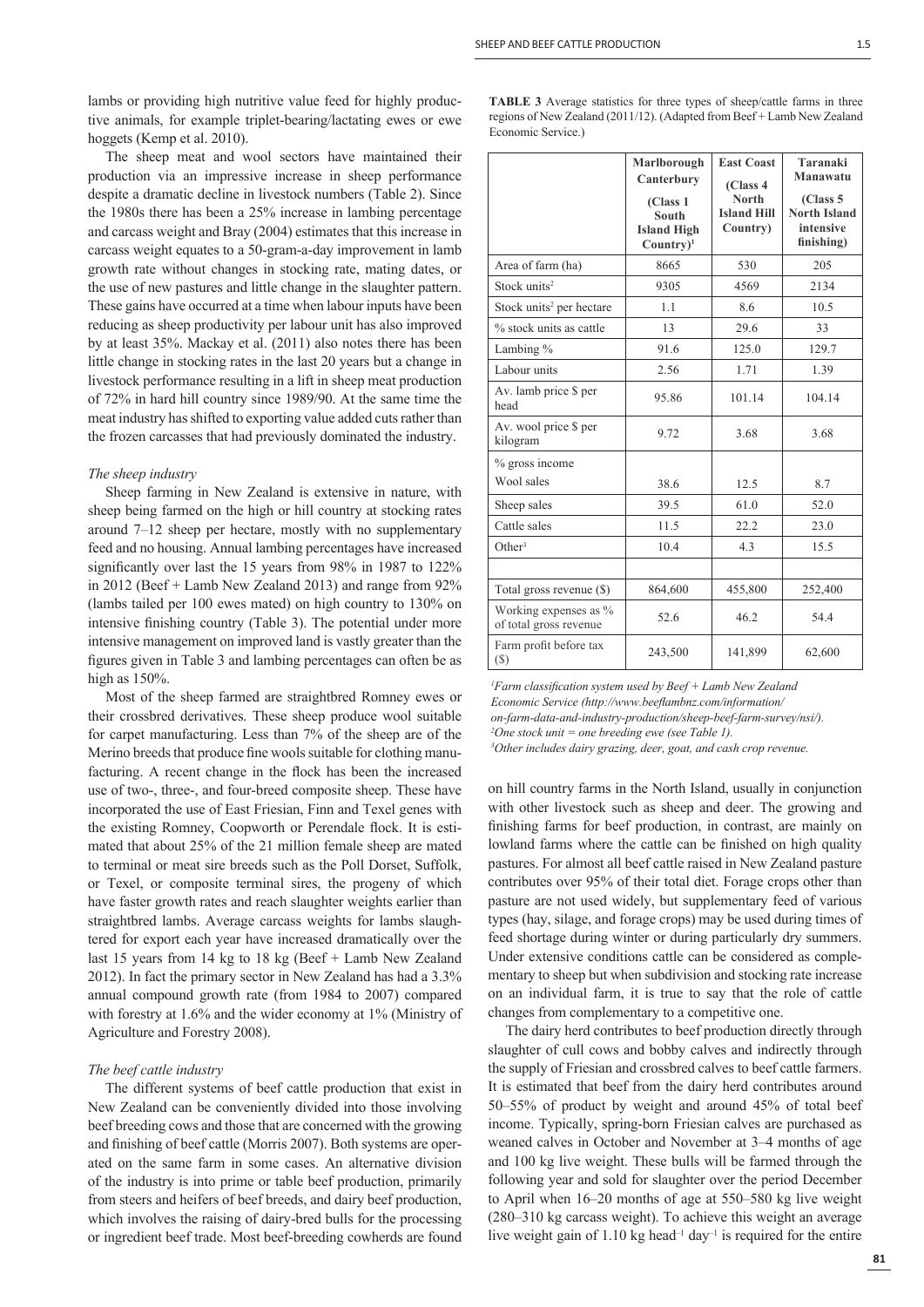period (McRae 2003). Like for other livestock systems the key to success is the use of an appropriate stocking rate (Cassells and Matthews 1988; McRae 2003). The seasonal match of feed demand and pasture growth rate is achieved by increases in livestock numbers in November when weaner bulls are purchased, sale of older bulls through the summer and autumn, and by adjusting the rate of live weight gain achieved per bull per day according to the seasonal patterns of pasture production (Cosgrove et al. 2003).

A large proportion of Friesian bulls are now being farmed on hill country rather than in specialised bull farms, and Hereford– Friesian heifer calves are now also being sourced from the dairy herd as a source of high-producing beef breeding cows, for oncebred heifer systems, and for heifer beef finishing (Morris et al. 1992). Only a very small proportion of cattle in New Zealand are finished on feedlots, mainly because of the high price of local grain relative to pasture. There is, however, one large feedlot (10 000-head capacity) in the South Island part-owned by a Japanese company that markets the entire product in Japan.

#### **PROFITABILITY**

A sheep and beef cattle farm is made up of two businesses that are often, but not necessarily, linked – the property business, where success is measured by changes in asset values over time and is derived by smart purchase and sales decisions, and the farming business where success reflects effective and efficient sustainable operation of the resources (Shadbolt and Gardner 2005). Historically in New Zealand the property business has outperformed the farming business. Green (2008) quotes a compounded return of 10.46% per annum for farm property over a 20-year period to December 2007. This is significantly ahead of commercial property investments at 3.8% and residential at 7% and the New Zealand Stock Exchange top 50 at 4.27%. Profit and loss accounts tell a different story with return on capital invested averaging  $1-2\%$  return and real farm profits of around \$40,000- $$60,000$  since 1990. In fact for the financial year  $2007/08$  the lowest profit in 50 years was recorded (Morris 2009). This is a similar return on capital figures to that reported by Smeaton et al. (2008) using a simulation model.

However, longer-term demand and prices for sheep meat and beef are influenced by the fundamental economics of food production. Food consumption patterns vary widely between countries and over time. An example is the Westernisation of Asian diets and the introduction of more ethnic eating patterns in Western diets. It is also important to realise that the products that consumers consume embody characteristics other than basic food. For example, increasing consumption of fresh or organic meat reflects a desire to purchase 'health'. Similarly, the increasing consumer demand for ready-to-eat meals is indicative of a desire to purchase 'convenience'. As incomes rise the desire for these attributes increases as does the purchase of non-food inputs such as preparation, service, and/or transportation (i.e. food miles). Our customers will want to understand not just the quality of the food but also the environmental footprint associated with producing that food (Caradus 2007).

While costs are often expressed per enterprise, per hectare or per stock unit basis, the most relevant measure is cost per unit of output. Allocating variable costs to an enterprise (say sheep production) is simple but allocating fixed costs causes significant debate especially on multi-enterprise sheep and beef cattle farms. Recent calculations, and after considerable debate in the farming media, place the cost of lamb production in New Zealand within

the region of \$50–70 per head for a 17-kg carcass. Thus in the 2007/08 season farmers did not meet their costs of production whereas in 2008/09, at a predicted lamb price of \$80 per head, costs of production were being realised (Morris 2009).

## **ENVIRONMENTAL CONCERNS**

The big environmental issues faced by the sheep and beef cattle industry revolve around water quality and supply, climate change and greenhouse gas emissions, and the use of food miles as a nontariff trade barrier. Sheep and beef cattle contribute significantly to the economic well-being of New Zealand, so minimising environmental impacts while maintaining but preferably increasing economic returns is a major national concern. It is presumed that water resources in almost all regions in New Zealand will become fully allocated within a decade. Sheep and beef cattle farming occupy about 33% of the land area of New Zealand and as such have significant effects on the quality of the country's waterways.

Much of the sheep and beef cattle in New Zealand are farmed on hill or high country at low stocking rates and hence often biodiversity is maintained in such habitats. This is illustrated in the study of the Waitaki catchment by Ausseil et al. (2012) using an ecosystem services approach to help resource managers achieve a balance between natural and managed ecosystems. Their model suggests the optimal land use on tussock grasslands would be the existing sheep and beef cattle at low stocking rates. They further suggest that intensification to high stocking rates would increase bare ground and degrade soil, introduce weeds, and lower the biodiversity pattern.

As a first step the Beef  $+$  Lamb New Zealand environmental strategy has recognised that an important target for the industry is to look at reducing phosphate and sediment loss to waterways. This is further encouraged with the land use and environmental plans, with Beef + Lamb New Zealand introducing a Land and Environmental Planning toolkit (LEP) in 2005. This has now been revised into a concept called Good Management Practice (GMP) and is actively promoted through the Beef + Lamb New Zealand Farmer Councils. Effective riparian management, including livestock exclusion where topography allows, should be prioritised; however, livestock exclusions on sheep and beef cattle farms, especially hill country properties, pose significant challenges.

#### *Eco-effi ciency*

Farming within biophysical limits is seen as an emerging feature of the operating environment for the sheep and beef cattle farming sectors. Have the substantial productivity gains over the last 20 years translated into improved eco-efficiency and a reduction in the sector's environmental footprint? Mackay et al. (2011) in their study used the Overseer® nutrient budget model and data from the MAF Sheep and Beef Farm Monitoring models that cover hard hill country (Gisborne and Central North Island) and easy hill finishing country (Manawatu). For the hard hill country extensive sheep and beef farm, the productivity gains made since 1989/90 translate into significant eco-efficiency gains including a 47% increase in saleable product per hectare (107– 167 kg ha–1), 21% reduction in nitrate leaching per kilogram of saleable product (0.065–0.054 kg kg<sup>-1</sup> animal product) and  $40\%$ reduction in the greenhouse gas emissions per kilogram of saleable product  $(27-19.2 \text{ kg CO}_2$ -e per kilogram animal product). All these improvements have come from improved meat production with the contribution from wool remaining unchanged from 1989/90. However, these gains did not extend to include an overall reduction in nitrate leaching or greenhouse gas emissions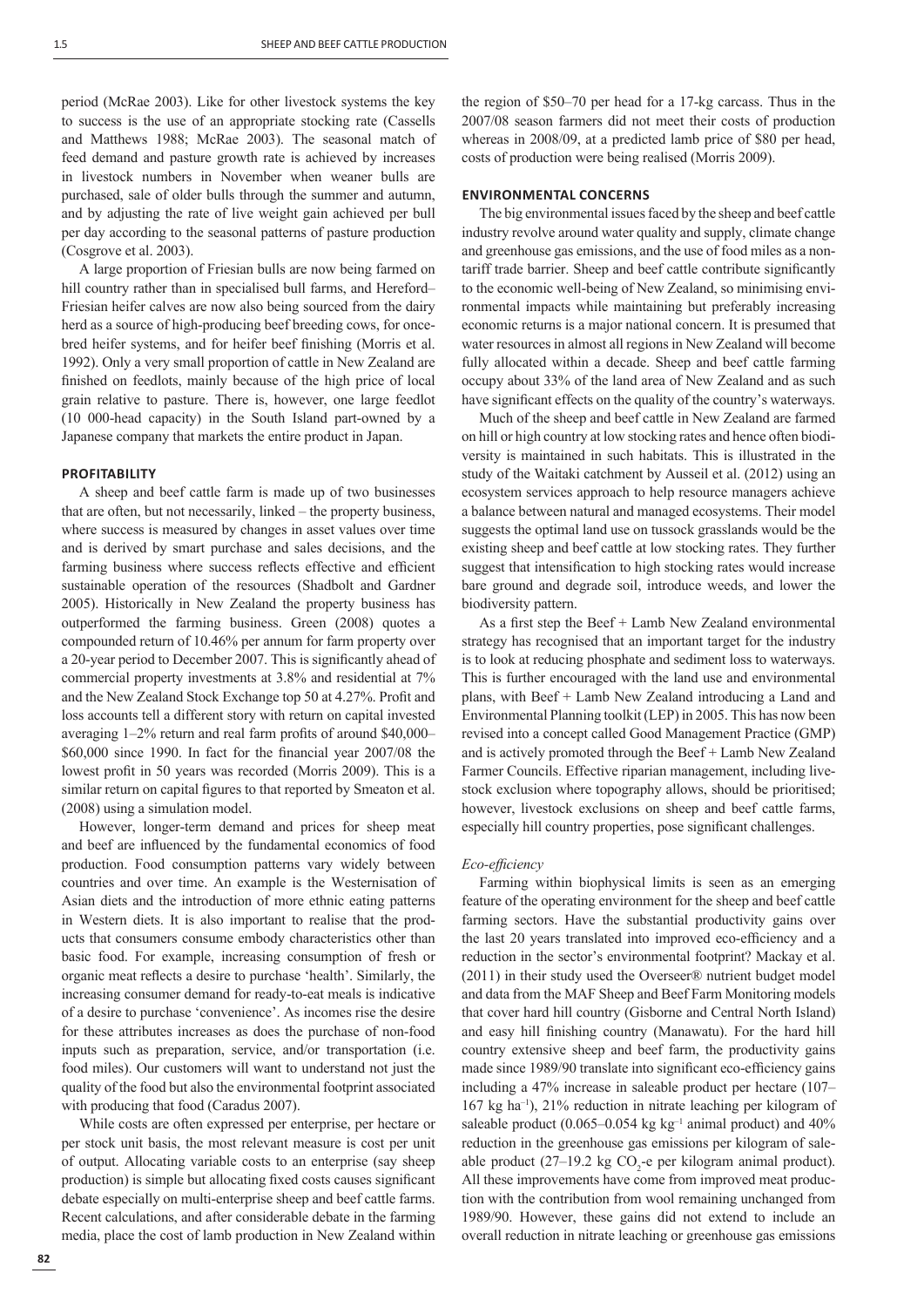per hectare. In the easy hill option, where the MAF farm size model has doubled over the last 20 years, there was little change in eco-efficiency or in total emissions. However, the easy hill finishing system is more eco-efficient with the amount of saleable product per hectare higher and the nitrates leached and greenhouse gas emissions per kilogram of saleable product lower than on the hard hill country. This highlights that considerable scope remains to increase the amount of saleable product on hard hill country through further gains in per-head performance. The focus of the sheep industry on reproductive performance and higher growth rates in lambs and cattle provides a buffer to increases in emissions generally associated with intensification of a livestock system (Mackay et al. 2011).

## **EXPANSION OF DAIRYING**

New Zealand's pastoral landscape is becoming more dynamic and sophisticated, with greater movement of animals between farms and the boundaries between sheep, beef cattle, and dairy farms becoming increasingly blurred. There has been, and continues to be, considerable interplay between different land uses. For example, many sheep and beef cattle farmers use their land for 'dairy support' activities such as winter grazing of dairy cows, rearing dairy heifer replacements, and growing silage crops. The expansion of dairy and dairy support, as well as land going into forestry, conservation, and lifestyle subdivisions, has reduced the area of sheep and beef cattle farming and has resulted in a decline in sheep and beef cattle numbers. A side effect of the expansion has been an increased number of heifer calves reared at the expense of male beef-producing animals and an increase in rearing costs through higher prices of milk powder for calves. There has also been a short-term effect of a reduced cow kill as dairy farmers retain more cows to benefit from the high milk solids price offered in that season.

A significant portion (around 55% by numbers) of New Zealand's beef production is a by-product of dairy production. The national dairy herd is changing in breed structure from Friesian–Holstein and Jersey to a mixture of these two breeds and an increasing proportion of Friesian–Holstein cross Jersey cows. The bull beef industry was built upon the New Zealand Friesian in the 1970s and 1980s, and an increased use of North American Holstein genetics and, further, the use of crossbred dairy cows, will dilute the superior meat-producing attributes of the original New Zealand Friesian.

## **SEASONALITY OF PRODUCTION**

Sheep and beef cattle production is considered a seasonal industry principally because almost all sheep meat and beef is produced from grass and the slaughter pattern follows the pattern of annual pasture production. The major constraint to a consistent year-round throughput of sheep meat and beef is the marked decrease in availability of animals in the July–October period. This marked seasonality in supply of stock (85–90% of slaughter occurs during the months November to June inclusive) results in processing plants that are underutilised, as export flows are seasonal and depend on the ability of marketers to meet the demand of some markets that require a year-round supply of product. Their upper limits to supply become fixed by the availability of suitable lamb, mutton and beef in July, August, September, and October. To some extent, especially for lamb, the key traditional export markets' domestic lamb supply is counter-seasonal to New Zealand's and hence one option for our marketers is to cooperate with domestic suppliers in those

markets to promote lamb as a year-round product.

The geographical remoteness from markets has meant our animal products have to be suitably processed to withstand extended periods of storage during transport. In fact, our meat processing industries have become expert at processing both lamb and beef into a chilled or frozen product and then preserving the quality of the product while in transport to the other side of the world. Although premiums for quality and supply have not as yet been sufficient to encourage wholesale changes in sheep and beef cattle systems, it is likely that initiatives started by some meat companies will encourage product quality to become increasingly important, as well as supply contracts between producers and consumers.

## **FUTURE PROJECTIONS FOR SHEEP AND BEEF PRODUCTION IN NEW ZEALAND**

Competition for land in New Zealand has begun in earnest in the last 20 years. Historically, the pastoral industries expanded as land was cleared from bush and converted to pasture. Today, the pasture area available to agriculture is shrinking for a variety of reasons. The total area in pasture and arable land peaked at 14.399 million hectares in 1982, which also coincided with a peak in sheep numbers (70.3 million head). Today the pasture/ arable area has declined to around 10 million hectares.

Meanwhile, even within the shrinking pastoral sector, there is a steady redistribution of traditional sheep, cattle, and crop usage of land into dairying, deer, and other holdings such as 'lifestyle blocks'. The combined effect of this redistribution of land use has been a loss of nearly 17 million stock units from the sheep and cattle sector over the past 20 years.

The meat and wool sectors have maintained their returns over the past decade despite the dramatic reductions in stock numbers. Profit margins have been maintained by the use of more intensive farming methods, increased application of fertilisers, new and higher performing pasture types and improved management techniques, introduction of new breeds and crossbreeds, changing management practices such as hogget mating, and increasingly producing to specification.

It has been known for at least a decade that New Zealand's low-cost production systems, based on a comparative advantage in growing pasture and year-round grazing, have been losing ground to others who have taken up New Zealand's grassland technologies but with even lower costs. Productivity needs to increase if New Zealand sheep meat and beef is to compete in the international marketplace. Recent gains in the sheep industry (i.e. reduced numbers but increased production by improved lambing percentages and higher carcass weights and increased processing of carcasses) provides an example for future productivity gains.

More farm specialisation is likely to occur in the future, into breeding and finishing units. Increased networking will occur between breeders and finishers, and farmers will increasingly align themselves with particular supply chains and processors. Breeders will continue to operate in the predominantly steeper country while finishers will operate in easier country producing a large amount of forage year-round by using short-term pastures such as Italian and hybrid ryegrasses, winter and summer brassicas, chicory, plantain, red clover and lucerne.

New Zealand will, in the future, promote and market its livestock products on the basis of quality, and position itself at the top end of the market. The clean, green and natural production images, seen by the 2 million or so tourists that visit New Zealand each year will almost certainly be an advantage for our meat and